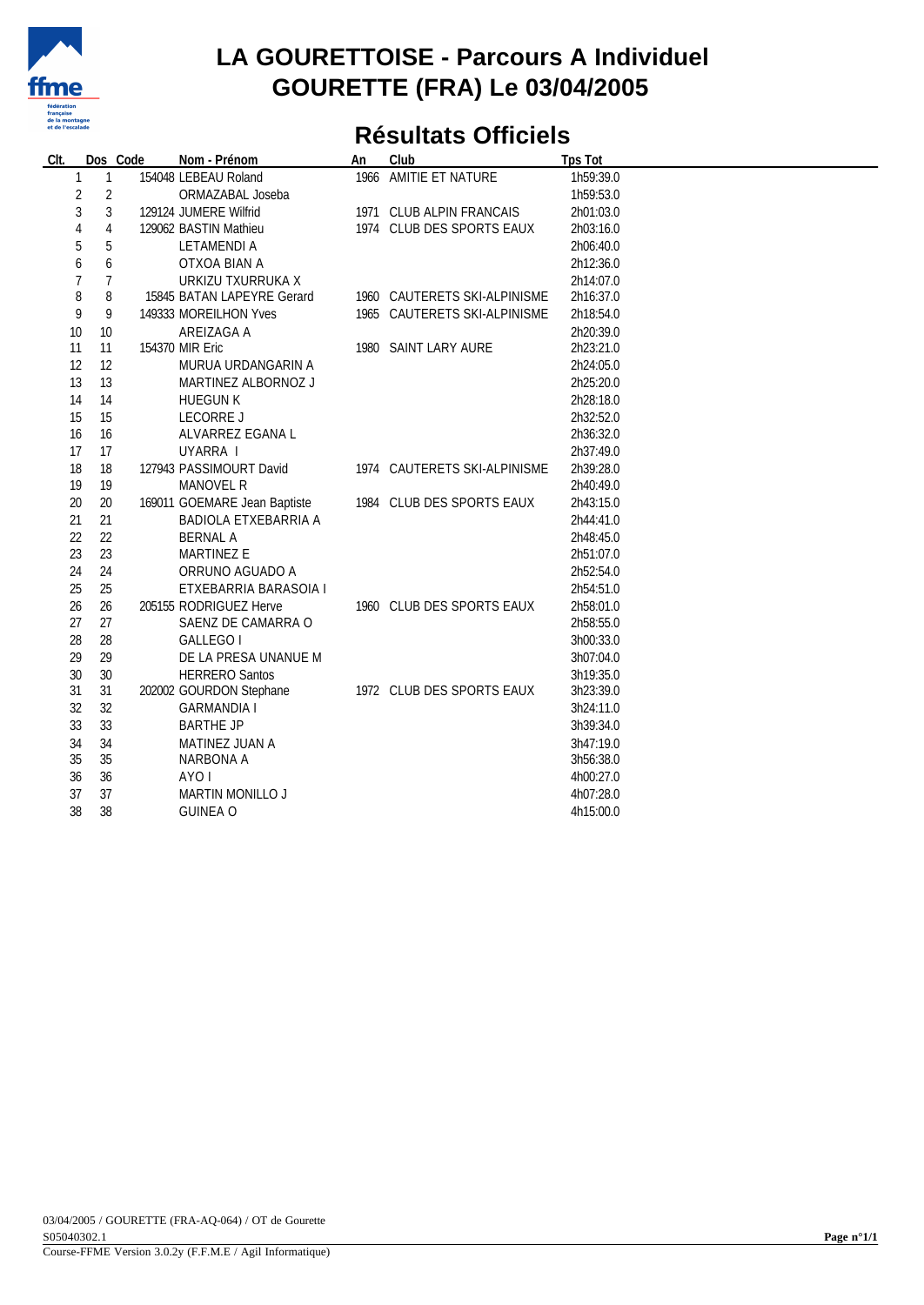

#### **LA GOURETTOISE - Parcours Jeunes GOURETTE (FRA) Le 03/04/2005**

## **Résultats Officiels**

| CIt. |         | Dos Code<br>Nom - Prénom  | An   | Club                       | Tps Tot   |
|------|---------|---------------------------|------|----------------------------|-----------|
|      |         | 133412 DELAS Francois     |      | 1985 AMITIE ET NATURE      | 1h16:11.0 |
|      | -2      | 48916 PRADEL Maxime       |      | 1988 LUCHON HAUTE MONTAGNE | 1h18:00.0 |
|      | 3<br>3  | 48120 PEYET Mathieu       |      | 1988 LUCHON HAUTE MONTAGNE | 1h21:09.0 |
|      | 4<br>4  | 43158 CHALEYER Pierre     |      | 1985 AMITIE ET NATURE      | 1h22:49.0 |
|      | 5.<br>5 | 134742 PEREZ Gaël         |      | 1987 AMITIE ET NATURE      | 1h30:42.0 |
|      | 6<br>6  | 204440 RODRIGUEZ Jean     |      | 1988 HAUT SALAT MONTAGNE   | 1h32:17.0 |
|      |         | 170923 FERNANDES Jeremie  |      | 1988 LUCHON HAUTE MONTAGNE | 1h37:06.0 |
| 8    | 8       | 185678 PENHARD Bernadette |      | 1986 AMITIE ET NATURE      | 1h42:01.0 |
| 9    | 9       | 185171 BATAILLES Claire   | 1987 | AMITIE ET NATURE           | 1h44:06.0 |
| 10   | 10      | 46529 BIRAN David         | 1987 | AMITIE ET NATURE           | 1h58:36.0 |
| 11   | 11      | 194175 SAJOUS Julia       |      | 1988 AMITIE ET NATURE      | 2h01:49.0 |
| 12   | 12      | 151142 GRACIAA Pierre     |      | 1987 CLUB PYRENEISTE       | 2h07:57.0 |
| 13   | 13      | NICOLAS Alex              |      |                            | 2h10:31.0 |
| 14   | 14      | <b>SISTIAGA Ander</b>     |      |                            | 2h14:31.0 |